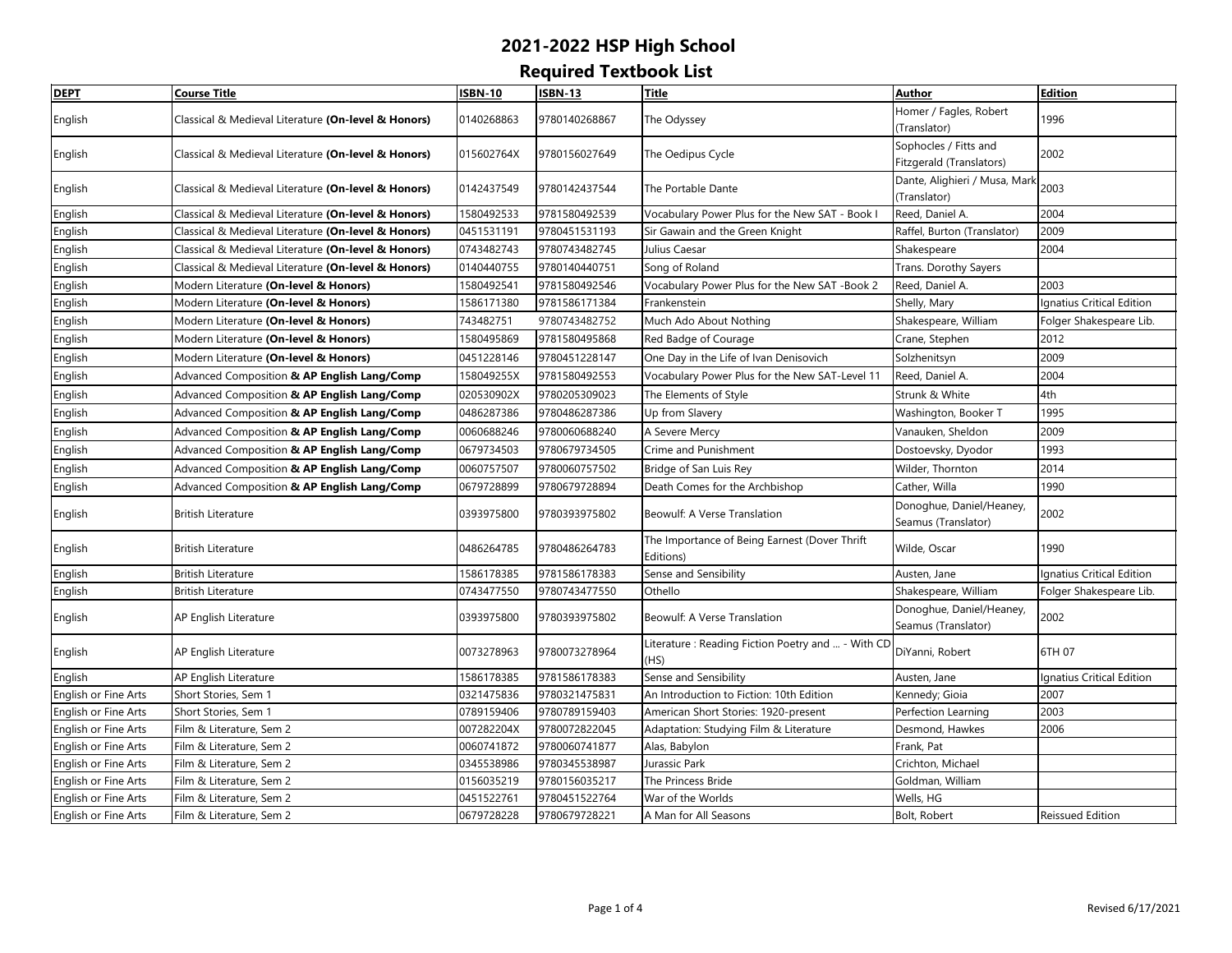| <b>DEPT</b>           | Course Title                                     | <b>ISBN-10</b> | <b>ISBN-13</b> | <b>Title</b>                                                                                | <b>Author</b>                                 | <b>Edition</b>  |
|-----------------------|--------------------------------------------------|----------------|----------------|---------------------------------------------------------------------------------------------|-----------------------------------------------|-----------------|
| Social Studies        | Classical & Medieval History (On-level & Honors) | 0195066286     | 9780195066289  | A History of the Ancient World                                                              | Starr, Chester                                | 4th Edition     |
| Social Studies        | Classical & Medieval History (On-level & Honors) | 0072346574     | 9780072346572  | Medieval Europe: A Short History                                                            | Hollister & Bennett                           | 9th Edition     |
| Social Studies        | Modern History (On-level & Honors)               | 0030533597     | 9780030533594  | World History: People and a Nation                                                          | Publisher: Holt McDougal                      | 2000            |
| Social Studies        | U.S. History                                     | 0486411249     | 9780486411248  | The Declaration of Independence and Other Great<br>Documents of American History: 1775-1865 | <b>Edited by Grafton</b>                      | Dover Thrift    |
| Social Studies        | U.S. History                                     | 0843709545     | 9780843709544  | Hammond Atlas of United States History                                                      |                                               | 2007            |
| Social Studies        | J.S. History                                     | 0375708618     | 9780375708619  | The Supreme Court                                                                           | Rehnquist, William                            | 2002            |
| Social Studies        | AP U.S. History                                  | 0547166621     | 9780547166629  | American Pageant-for Advanced Placement<br>Edition                                          | Kennedy, David M.                             | 14TH 10         |
| Social Studies        | U.S. Government                                  | 0486411249     | 9780486411248  | The Declaration of Independence and Other Great<br>Documents of American History: 1775-1865 | <b>Edited by Grafton</b>                      | Dover Thrift    |
| Social Studies        | AP U.S. Gov. & Politics                          | 1305500059     | 9781305500051  | American Government                                                                         | Wilson                                        | 15TH 17         |
| <b>Social Studies</b> | Economics                                        | 1567656633     | 9781567656633  | Economics : Institutions and Analysis (Paper)                                               | Antell, Gerson                                | 4TH 05          |
| Social Studies        | AP Human Geography                               | 0134206231     | 9780134206233  | The Cultural Landscape: An Introduction to Human<br>Geography                               | James Rubenstein                              | 12th            |
| Theology              | Sacred Scripture                                 | 1939231140     | 9781939231147  | Didache Bible                                                                               | Midwest Theological                           | 2014            |
| Theology              | Creed & Church History                           | 1574557203     | 9781574557206  | Compendium of the Catechism of the Catholic<br>Church                                       | <b>USCCB</b>                                  | 2006            |
| Theology              | Creed & Church History                           | 1681921480     | 9781681921488  | Timeless: A history of the Catholic Church                                                  | Steve Weidenkopf                              | 2019            |
| Theology              | Moral Theology and the Human Person              | 0142437549     | 9780142437544  | The Portable Dante                                                                          | Dante, Alighieri / Musa, Mark<br>(Translator) | 2003            |
| Theology              | Moral Theology and the Human Person              | 0385508190     | 9780385508193  | Catechism of the Catholic Church                                                            | <b>USCCB</b>                                  | 2003            |
| Theology              | Philosophy & Apologetics                         | 0812971159     | 9780812971156  | Being Logical: A Guide to Good Thinking                                                     | McInerny, D.Q. / Random<br>House              | 2005            |
| Theology              | Philosophy & Apologetics                         | 0895554690     | 9780895554697  | An Introduction to Philosophy                                                               | Sullivan, Daniel                              | 1992            |
| Elective - Humanities | Ethics, Sem 1                                    | 0199213615     | 9780199213610  | The Nicomachean Ethics (Oxford World's Classics)                                            | Aristotle                                     | <b>New 2009</b> |
| Elective - Humanities | Bioethics, Sem 2                                 | 1612787029     | 9781612787022  | Catholic Bioethics and the Gift of Human Life                                               | William May                                   | 3rd Edition     |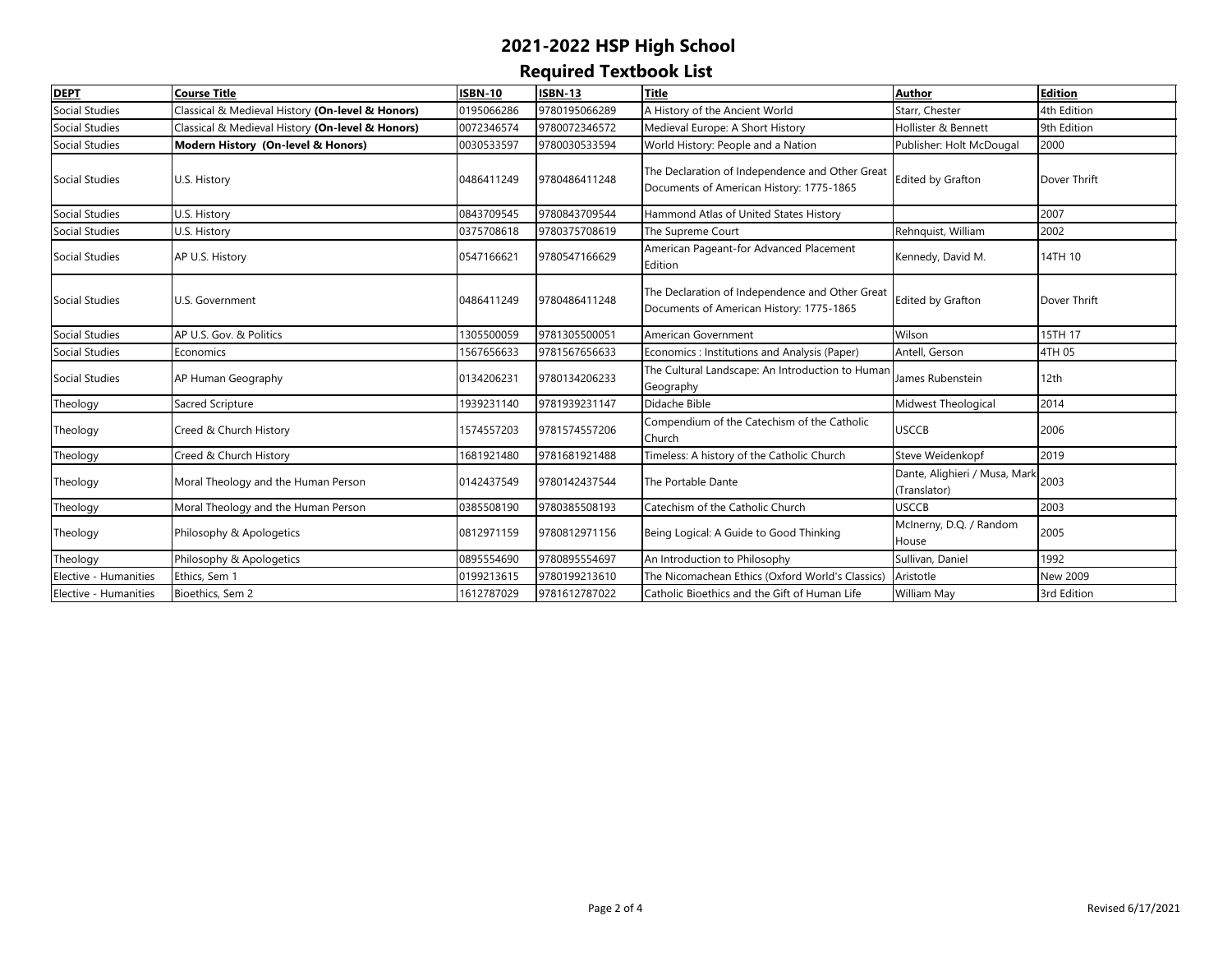| <b>DEPT</b>           | <b>Course Title</b>                           | <b>ISBN-10</b> | <b>ISBN-13</b> | <b>Title</b>                         | <b>Author</b>                                        | <b>Edition</b> |
|-----------------------|-----------------------------------------------|----------------|----------------|--------------------------------------|------------------------------------------------------|----------------|
| Mathematics           | Algebra I                                     |                |                | No Textbook Required                 |                                                      | 2012           |
| <b>Mathematics</b>    | Geometry (On-level & Honors)                  |                |                | No Textbook Required                 |                                                      |                |
| Mathematics           | Algebra II (On-level & Honors)                |                |                | No Textbook Required                 |                                                      |                |
| Mathematics           | Pre-Calculus (On-level & Accelerated)         | 0538736593     | 9780538736596  | Precalculus W/ Limits                | Larson, Ron                                          | 2011           |
| <b>Mathematics</b>    | <b>AP Calculus AB</b>                         | 1285060334     | 9781285060330  | Calculus of a Single Variable        | Larson, Hestetler, & Edwards 10TH                    |                |
| Mathematics           | AP Calculus BC                                | 1285060334     | 9781285060330  | Calculus of a Single Variable        | Larson, Hestetler, & Edwards 10TH                    |                |
| <b>Mathematics</b>    | <b>AP Statistics</b>                          | 1464108730     | 9781464108730  | The Practice of Statistics           | Starnes, Tabor, Yates and<br>Moore                   | 5TH 15         |
| Mathematics           | <b>Financial Planning</b>                     |                |                | No Text Required For This Course     |                                                      |                |
| Science               | Biology with Laboratory (On-level & Honors)   |                | 9780328995059  | Biology                              | Miller and Levine                                    | 2019           |
| Science               | Biology with Laboratory (On-level & Honors)   |                | 9781927309469  | <b>Biology for NGSS</b>              | Greenwood, Pryor,<br>Bainbridge-Smith, Allan         | 2016           |
| Science               | <b>Physical Science</b>                       | 0321516958     | 9780321516954  | Conceptual Physical Science          | Hewitt, Paul G.                                      | 4TH 08         |
| Science               | Chemistry with Laboratory (On-level & Honors) | 1439049408     | 9781439049402  | Introductory Chemistry: A Foundation | Zumdahl, Steven S.                                   | 7TH 11         |
| Science               | Physics with Laboratory                       |                | 9780544817739  | Physics                              | Serway and Faughn                                    | 1ST            |
| Science               | Anatomy & Physiology                          |                |                | No Textbook Required                 |                                                      |                |
| Science               | Marine Biology                                | 1259880036     | 9781259880032  | Marine Biology                       | Peter Castro and Michael<br>Huber                    | 11th           |
| Science               | <b>AP Biology</b>                             |                | 9781464156410  | Principles of Life                   | Hillis, Sadava, Hill, Price                          | 2ND 18         |
| Science               | <b>AP Biology</b>                             |                | 9781927309629  | AP Biology 1, Student Edition        | Greenwood, Pryor,<br>Bainbridge-Smith, Allan         | 2ND 17         |
| Science               | AP Biology                                    |                | 9781927309650  | AP Biology 2, Student Edition        | Greenwood, Pryor,<br>Bainbridge-Smith, Allan         | <b>2ND 17</b>  |
| Science               | <b>AP Chemistry</b>                           | 0547168179     | 9780547168173  | Chemistry - AP Edition               | Zumdahl                                              | 8TH            |
| Science               | AP Physics C: Mechanics                       | 470547898      | 9780470547892  | Fundamentals of Physics, Volume 1    | Halliday, David, Robert<br>Resnick, and Jearl Walker | 9th            |
| Elective - Comp. Sci. | Introduction to Computer Science              |                |                | No Textbook Required                 |                                                      |                |